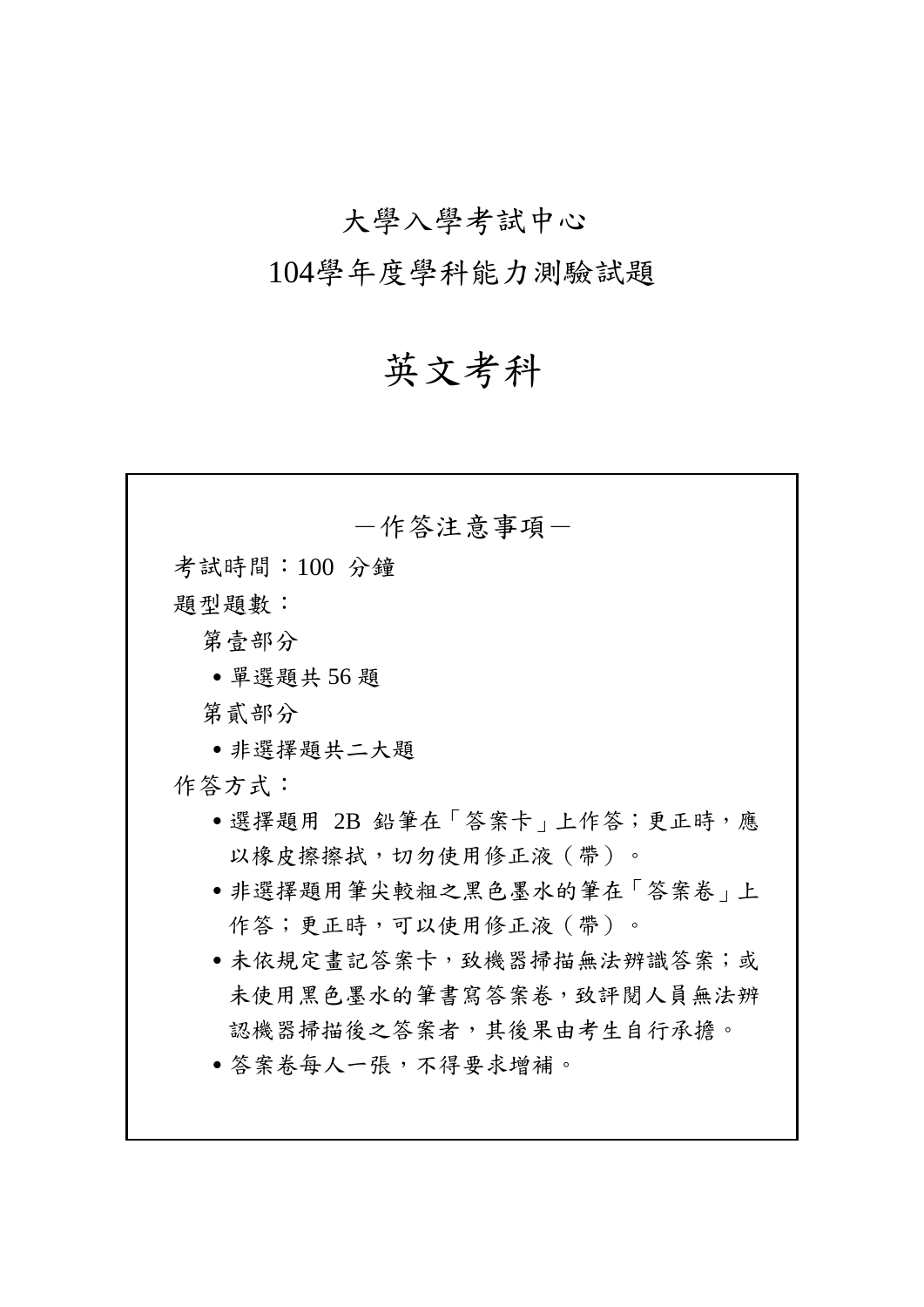# 第 壹 部 分 : 單 選 題 ( 占 **7 2**分 )

# 一、詞彙題 (占15分)

| 說明:第1題至第15題,每題有4個選項,其中只有一個是正確或最適當的選項,請畫記在答 |                                                                                                           |                                     |                  |  |
|--------------------------------------------|-----------------------------------------------------------------------------------------------------------|-------------------------------------|------------------|--|
| 案卡之「選擇題答案區」。各題答對者,得1分;答錯、未作答或畫記多於一個選項      |                                                                                                           |                                     |                  |  |
|                                            | 者,該題以零分計算。                                                                                                |                                     |                  |  |
|                                            | 1. Nowadays many companies adopt a ______ work schedule which allows their employees to decide            |                                     |                  |  |
|                                            | when to arrive at work—from as early as 6 a.m. to as late as 11 a.m.                                      |                                     |                  |  |
|                                            | (B) severe (C) primitive<br>(A) relative                                                                  |                                     | (D) flexible     |  |
| 2.                                         | To teach children right from wrong, some parents will ______ their children when they behave well         |                                     |                  |  |
|                                            | and punish them when they misbehave.                                                                      |                                     |                  |  |
|                                            | (A) settle (B) declare (C) reward                                                                         |                                     | (D) neglect      |  |
| 3.                                         | To stick to a tight budget, Robert bought a more _______ LED TV instead of a fancy, expensive 3D TV.      |                                     |                  |  |
|                                            | (A) technical (B) significant (C) affordable (D) expressive                                               |                                     |                  |  |
| 4.                                         | David's new book made it to the best-seller list because of its beautiful _______ and amusing stories.    |                                     |                  |  |
|                                            | (B) illustrations<br>(A) operations                                                                       | (C) engagements (D) accomplishments |                  |  |
| 5.                                         | The airport was closed because of the snowstorm, and our ______ for Paris had to be delayed until         |                                     |                  |  |
|                                            | the following day.                                                                                        |                                     |                  |  |
|                                            | (A) movement (B) registration (C) tendency (D) departure                                                  |                                     |                  |  |
| 6.                                         | The moment the students felt the earthquake, they ran _______ out of the classroom to an open area        |                                     |                  |  |
|                                            | outside.                                                                                                  |                                     |                  |  |
|                                            | $(A)$ swiftly $(B)$ nearly $(C)$ loosely                                                                  |                                     | (D) formally     |  |
| 7.                                         | The ______ capacity of this elevator is 400 kilograms. For safety reasons, it shouldn't be overloaded.    |                                     |                  |  |
|                                            | (A) delicate (B) automatic (C) essential (D) maximum                                                      |                                     |                  |  |
| 8.                                         | An open display of _______ behavior between men and women, such as hugging and kissing, is not            |                                     |                  |  |
|                                            | allowed in some conservative societies.                                                                   |                                     |                  |  |
|                                            | (A) intimate (B) ashamed (C) earnest                                                                      |                                     | (D) urgent       |  |
| 9.                                         | When taking medicine, we should read the instructions on the same carefully because they provide          |                                     |                  |  |
|                                            | important information such as how and when to take it.                                                    |                                     |                  |  |
|                                            | (A) medals (B) quotes                                                                                     | (C) labels (D) recipes              |                  |  |
|                                            | 10. The angry passengers argued ______ with the airline staff because their flight was cancelled without  |                                     |                  |  |
|                                            | any reason.                                                                                               |                                     |                  |  |
|                                            | (A) evidently (B) furiously (C) obediently (D) suspiciously                                               |                                     |                  |  |
|                                            | 11. To _______ the new product, the company offered some free samples before they officially launched it. |                                     |                  |  |
|                                            | (A) contribute<br>(B) impress                                                                             | $(C)$ promote                       | (D) estimate     |  |
|                                            | 12. I was worried about my first overseas trip, but my father _____ me that he would help plan the trip   |                                     |                  |  |
|                                            | so that nothing would go wrong.                                                                           |                                     |                  |  |
|                                            | (B) assured<br>(A) rescued                                                                                | $(C)$ inspired                      | (D) conveyed     |  |
|                                            | 13. The recent cooking oil scandals have led to calls for tougher ______ of sales of food products.       |                                     |                  |  |
|                                            | (A) tolerance (B) guarantee                                                                               | (C) regulation                      | (D) distribution |  |
|                                            | 14. John should _______ more often with his friends and family after work, instead of staying in his      |                                     |                  |  |
|                                            | room to play computer games.                                                                              |                                     |                  |  |
|                                            | (B) interact<br>$(A)$ explore                                                                             | (C) negotiate                       | (D) participate  |  |
|                                            | 15. To prevent the spread of the Ebola virus from West Africa to the rest of the world, many airports     |                                     |                  |  |
|                                            | have begun Ebola _______ for passengers from the infected areas.                                          |                                     |                  |  |
|                                            | (B) listings<br>(A) screenings                                                                            | (C) clippings                       | (D) blockings    |  |
|                                            |                                                                                                           |                                     |                  |  |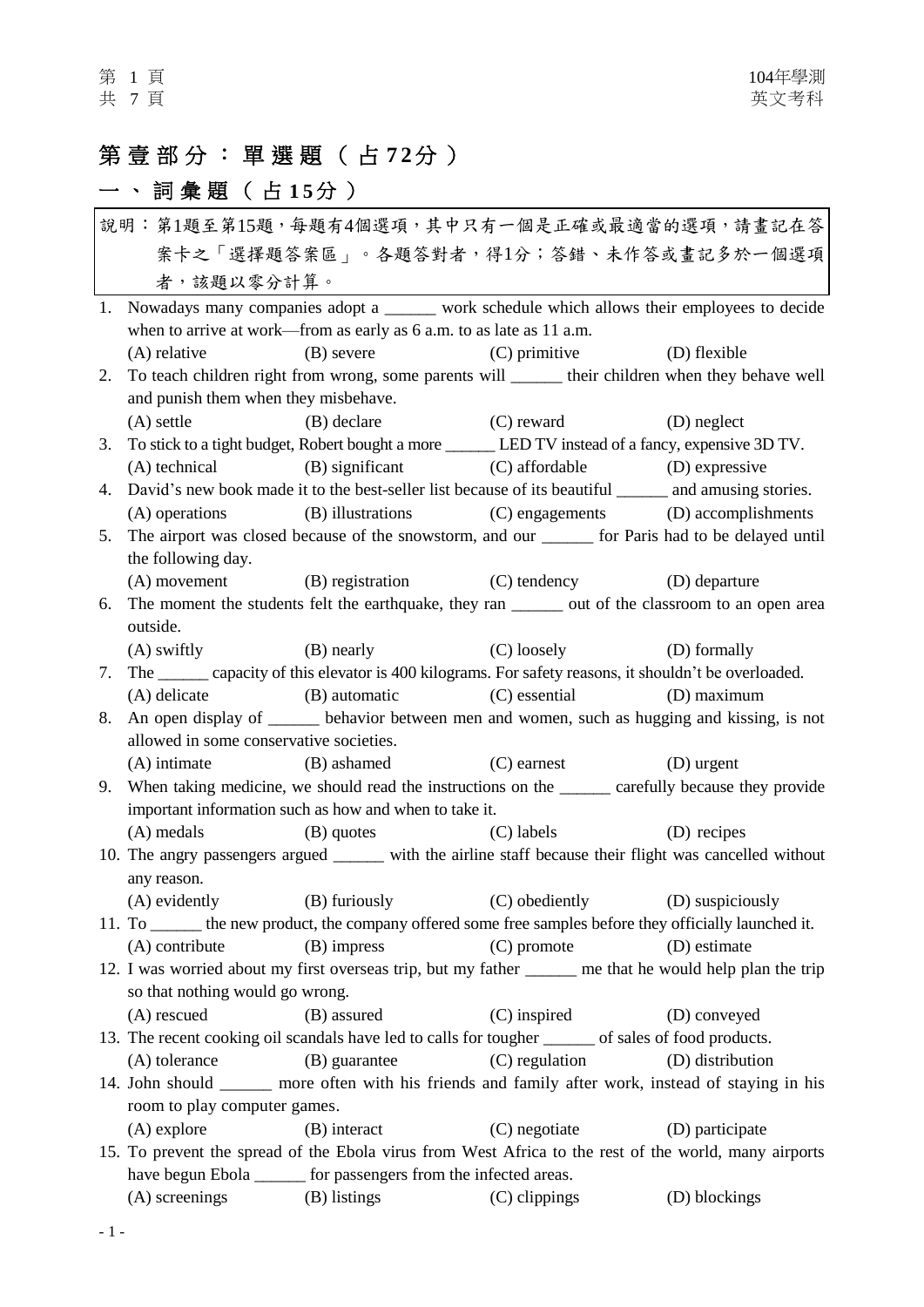### 二、綜合測驗 ( 占 **1 5**分 )

說明︰第16題至第30題,每題一個空格,請依文意選出最適當的一個選項,請畫記在答案卡 之「選擇題答案區」。各題答對者,得1分;答錯、未作答或畫記多於一個選項者,該 題以零分計算。

#### 第 16 至 20 題為題組

Tai Chi Chuan is a type of ancient Chinese martial art. People 16 Tai Chi mainly for its health benefits. This centuries-old Chinese mind-body exercise is now gaining popularity in the United States.

The most familiar aspect of Tai Chi Chuan is the hand form, which is a series of slow-flowing movements with poetic names 17 "dragons stirring up the wind" and "wave hands like clouds." These movements, forming an exercise system,  $\overline{18}$  one to effortlessly experience the vital life force, or the Qi energy, in one's body.

Tai Chi Chuan is not only a physical but also a  $19$  exercise. Psychologically, this exercise may increase communication between the body and the mind and enable one to deal with other people more effectively. It 20 stress and creates calmness and confidence. Relaxation and a feeling of joy are among the first noticeable differences in a Tai Chi student.

| 16. $(A)$ practice | $(B)$ consult | (C) display   | (D) manage    |
|--------------------|---------------|---------------|---------------|
| 17. $(A)$ from     | (B) like      | $(C)$ between | (D) regarding |
| 18. $(A)$ allow    | (B) allows    | (C) allowed   | (D) allowing  |
| 19. $(A)$ formal   | (B) mental    | (C) social    | (D) global    |
| 20. $(A)$ imposes  | (B) offends   | $(C)$ reduces | (D) disturbs  |

#### 第 21 至 25 題為題組

Much like the dove and robin, the bluebird is considered a very lucky sign in most cultures, particularly when seen in the spring.  $\boxed{21}$ , a woodpecker, when seen near the home, is regarded as a good sign. In contrast, the peacock is not  $\frac{22}{2}$  seen as lucky. In places like India, the peacock is considered lucky because the great many "eyes" on its feathers are said to alert it to 23 evil. Peacocks are also highly valued in China and Japan, where they are kept as symbols by the ruling families to 24 their status and wealth. However, the peacock receives only scorn from the rest of the world. The feathers of peacocks are considered the most  $\frac{25}{25}$  part of the bird because the eye-shaped markings on them are associated with "evil eyes." To bring the evil eye into the home is thus believed to invite trouble and sorrow.

| 21. $(A)$ Therefore | (B) Nevertheless | (C) Roughly       | (D) Similarly      |
|---------------------|------------------|-------------------|--------------------|
| 22. (A) officially  | (B) mutually     | (C) universally   | (D) eventually     |
| 23. (A) approach    | (B) approaching  | (C) approached    | (D) be approaching |
| 24. $(A)$ replace   | (B) disguise     | $(C)$ distinguish | (D) represent      |
| 25. $(A)$ unlucky   | (B) illogical    | $(C)$ impossible  | (D) unnecessary    |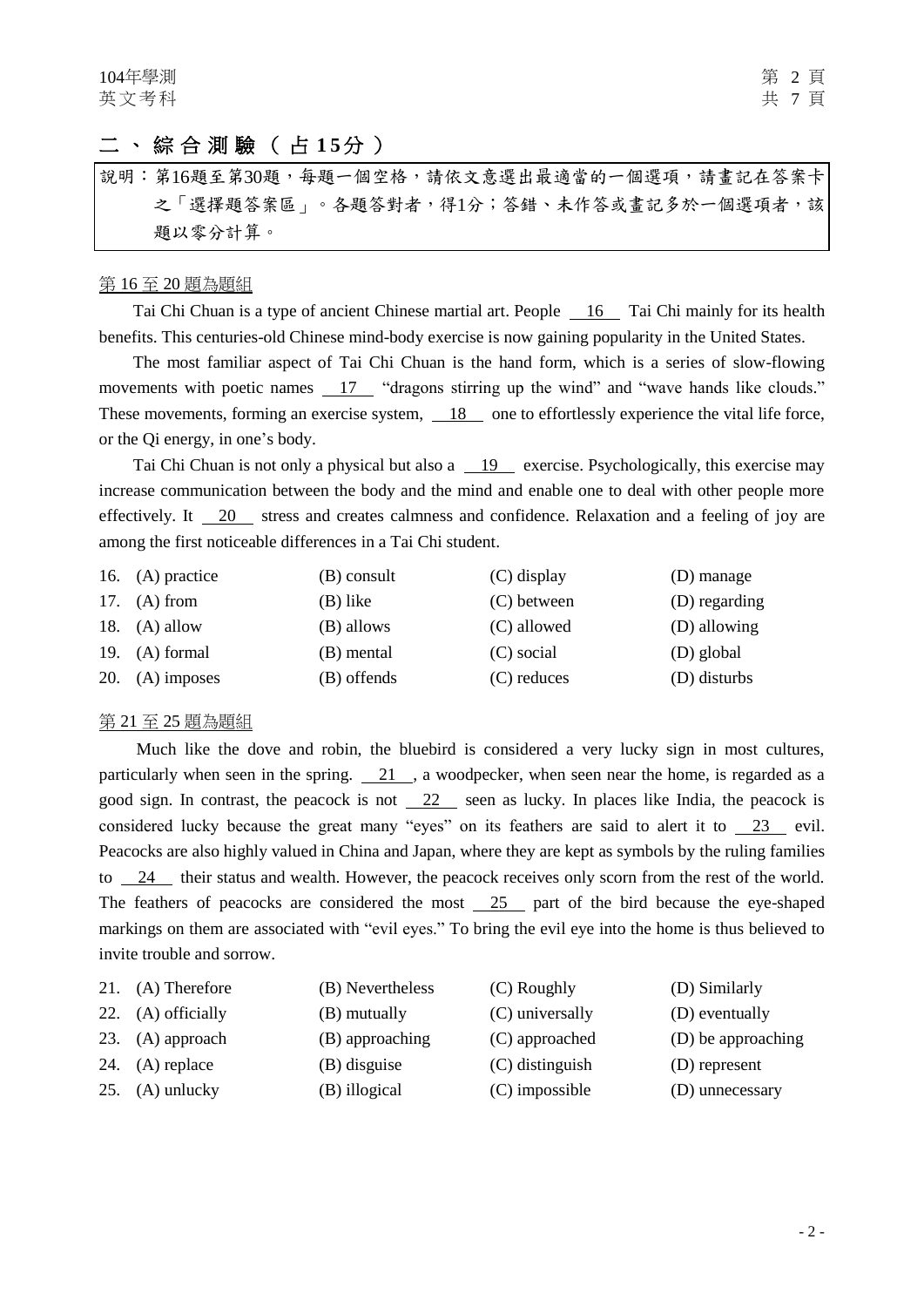#### 第 26 至 30 題為題組

Nutritional products that can be collected from trees include fruits, nuts, seeds, leaves, and bark. Tree products have been an important part of diets for thousands of years, from early humans 26 fruits and nuts to the first cultivation of important trees, such as mango and apple.

The apple is one of the world's most cultivated fruit trees, 27 over 7,000 different kinds in existence. Despite their great 28 , however, most domesticated apples can be traced back to a common ancestor, the wild apple of Central Asia, *Malus sieversii*. Apples have been grown for thousands of years in Asia and Europe, and  $\frac{29}{2}$  to North America by European colonists in the 17<sup>th</sup> century. Today, apples are 30 eaten the world over and form the basis for multi-million dollar industries. In 2005, at least 55 million tons of apples were grown worldwide, which generated a value of about \$10 billion.

| 26. $(A)$ to gather | (B) gather       | (C) gathered     | (D) gathering         |
|---------------------|------------------|------------------|-----------------------|
| 27. $(A)$ all       | (B) with         | $(C)$ around     | $(D)$ still           |
| 28. (A) variety     | (B) harvest      | $(C)$ condition  | (D) discovery         |
| 29. $(A)$ bring     | (B) have brought | (C) were brought | (D) have been brought |
| 30. (A) regularly   | (B) particularly | (C) permanently  | (D) barely            |

# 三、文意選填 ( 占 **1 0**分 )

說明:第31題至第40題,每題一個空格,請依文意在文章後所提供的 (A) 到 (J) 選項中分別 選出最適當者,並將其英文字母代號畫記在答案卡之「選擇題答案區」。各題答對者, 得1分;答錯、未作答或畫記多於一個選項者,該題以零分計算。

#### 第 31 至 40 題為題組

A paperclip, made of steel wire bent into a hooped shape, is an instrument used to hold sheets of paper together. This common  $\frac{31}{1}$  is a wonder of simplicity and function. But where did this simple, cheap, and indispensable invention come from?

In the late  $19<sup>th</sup>$  century, the most common way to hold papers together was by using a pin. Although the pin was an inexpensive tool and was easily  $\frac{32}{10}$ , it would leave holes in the paper. Later, as steel wire became more common, inventors began to notice its elastic feature. With this feature, it could be stretched and 33 various clip-like objects. In the years just prior to 1900, quite a few paperclip designs emerged. The name most frequently  $\frac{34}{4}$  the paperclip invention is Johan Vaaler, a Norwegian inventor. However, Vaaler's clips were not the same as the paperclips currently in use. Specifically, they did not have the interior loop we see today. The  $\frac{35}{100}$  looped design was invented by Gem Manufacturing Ltd. in England. This clip is therefore sometimes  $\frac{36}{100}$  the Gem clip.

Because of Vaaler, the paperclip played an important 37 role in Norway. During World War II, Norway was occupied by the Nazis. Norwegians were prohibited from wearing any  $\frac{38}{18}$  of their national unity, such as buttons with the initials of their king. Thus, in  $\frac{39}{10}$ , they started wearing paperclips to show their solidarity. The reason for doing this was simple: Paperclips were a Norwegian invention whose original function was to bind together. After the war, a giant paperclip statue was erected in Oslo to 40 Vaaler—even though his design was never actually manufactured.

| (A) familiar | (B) honor  | (C) device       | (D) removable                          | (E) known as |
|--------------|------------|------------------|----------------------------------------|--------------|
| (F) protest  | (G) symbol | (H) twisted into | $(I)$ associated with $(J)$ historical |              |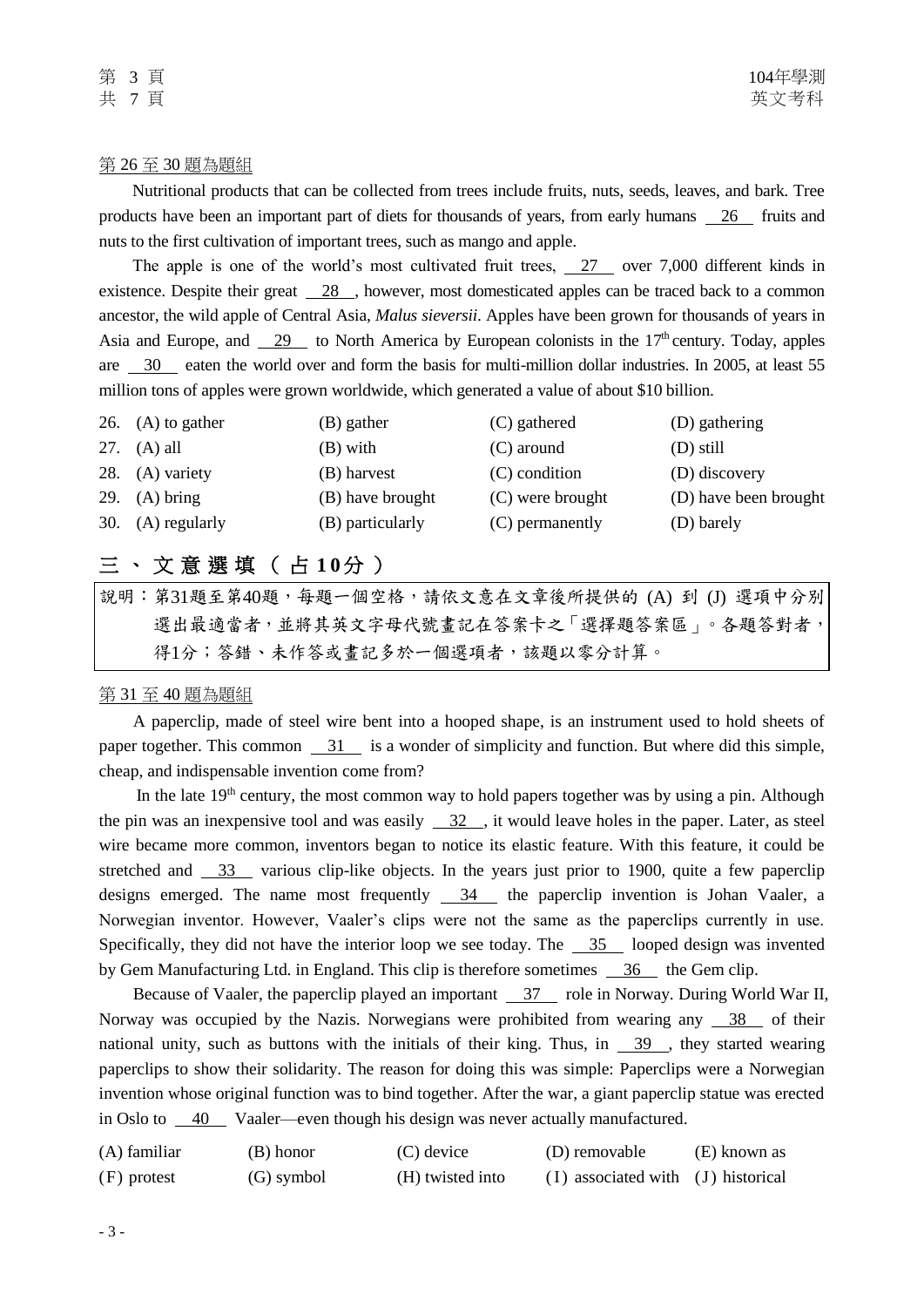## 四、閱讀測驗 ( 占 **3 2**分 )

# 說明︰第41題至第56題,每題請分別根據各篇文章之文意選出最適當的一個選項,請畫記在 答案卡之「選擇題答案區」。各題答對者,得2分;答錯、未作答或畫記多於一個選項 者,該題以零分計算。

#### 第 41 至 44 題為題組

In 2009, the Taiwu Elementary School Folk Singers were invited to perform in Belgium, France, Germany, and Luxemburg. In 2011, they were voted as one of the world's top five performance groups by audiences of Japan Broadcasting Corporation's Amazing Voice program.

Recalling the group's first tour in Europe, Camake Valaule, a physical education teacher and the founder of the Taiwu Elementary School Folk Singers, admitted that he felt very nervous. He was worried that the audience would fall asleep since most of the 75-minute performance was a cappella, that is, singing without [instrumental](http://en.wikipedia.org/wiki/Musical_instrument) sound. Surprisingly, the audience listened with full focus and high spirits. Camake said, "They told me afterward that through our performance, they had a vision of our country, our village, without having to visit it. This experience greatly boosted our confidence."

 According to Camake Valaule, singing traditional ballads has helped students and their parents to re-understand their culture. "It used to be that the only ones who could sing these songs were tribal elders aged between 50 and 60. Now with the children performing the pieces, parents are beginning to ask, 'Why do we not know how to sing these ballads?' Many times nowadays, it is the children who teach the songs to their parents, putting back **the pieces of a blurred memory**."

Winning international fame, however, was neither the original intention nor the main reason why Camake founded the group in 2006. The most important thing was to make children understand why they sing these songs and to preserve and pass on their culture. Referring to the relocation of Taiwu Elementary School and Taiwu Village following Typhoon Morakot in August 2009, Camake said, "We could not take the forest or our houses in the mountains with us; but we were able to bring our culture along. As long as the children are willing to sing, I will always be there for them, singing with them and leading them to experience the meaning of the ballads."

41. Which of the following is true about Taiwu Elementary School Folk Singers?

- (A) The group was first established in 2009.
- (B) The group was founded by a PE teacher.
- (C) The singers usually sing popular folk songs.
- (D) The singers learn to sing from their parents.
- 42. On his first trip to Europe, why did Camake think the audience might fall asleep?
	- (A) The average age of the audience was between fifty and sixty.
	- (B) Most of the performance was not accompanied by any instrument.
	- (C) Nobody could understand the language and the meaning of the songs.
	- (D) The audience could not visualize the theme sung by the school children.
- 43. What does "**the pieces of a blurred memory**" in the third paragraph most likely refer to?
	- (A) The children's ignorance of their own culture.
	- (B) The fading memories about old tribal people.
	- (C) The broken pieces of knowledge taught at school.
	- (D) The parents' vague understanding of their own tradition.
- 44. What did Camake realize after the incident of Typhoon Morakot?
	- (A) The significance of the relocation of Taiwu Elementary School.
	- (B) The need to respect nature to avoid being destroyed by it.
	- (C) The importance of passing on the traditional culture.
	- (D) The consequence of building houses in the forest.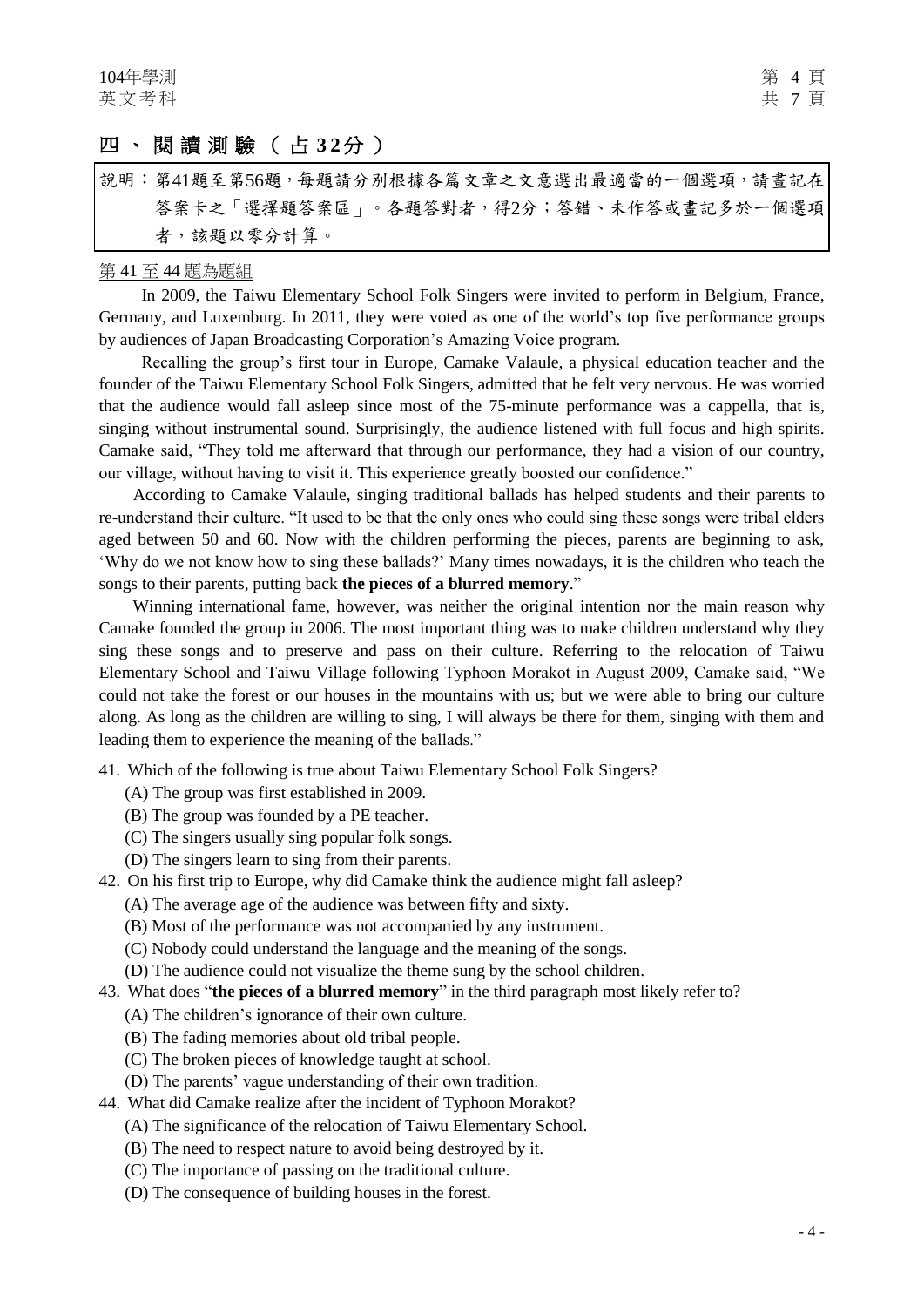#### 第 45 至 48 題為題組

When it comes to medical care, many patients and doctors believe "more is better." But what they do not realize is that overtreatment—too many scans, too many blood tests, too many procedures—may pose harm. Sometimes a test leads you down a path to more and more testing, some of which may be invasive, or to treatment for things that should be left alone.

Terrence Power, for example, complained that after his wife learned she had Wegener's disease, an uncommon disorder of the immune system, they found it difficult to refuse testing recommended by her physician. The doctor insisted on office visits every three weeks, even when she was feeling well. He frequently ordered blood tests and X-rays, and repeatedly referred her to specialists for even minor complaints. Even when tests came back negative, more were ordered, and she was hospitalized as a precaution when she developed a cold. She had as many as 25 doctor visits during one six-month period. The couple was spending about \$30,000 a year for her care.

After several years of physical suffering and near financial ruin from the medical costs, the couple began questioning the treatment after consulting with other patients in online support groups. "It's a really hard thing to determine when **they**'ve crossed the line," Mr. Power said. "You think she's getting the best care in the world, but after a while you start to wonder: What is the objective?" Mr. Power then spoke with his own primary care doctor, who advised him to find a new specialist to oversee Mrs. Power's care. Under the new doctor's care, the regular testing stopped and Mrs. Power's condition stabilized. Now she sees the doctor only four or five times a year.

#### 45. What is the main idea of this passage?

- (A) Treatments do not always cause harmful side effects.
- (B) Patients tend to believe more testing is better treatment.
- (C) Too much medical care may not be beneficial to patients.
- (D) Doctors generally recommend office visits that are necessary.
- 46. Which of the following was a problem for Mrs. Power during her medical treatment?
	- (A) She had to be hospitalized for three weeks whenever she had a cold.
	- (B) She didn't have any insurance, so she went broke because of her illness.
	- (C) When test results showed she was fine, her doctor still ordered more tests.
	- (D) Her doctor asked her to consult other specialists due to her constant complaints.
- 47. Who does "**they**" in the third paragraph most likely refer to?
	-
	- (A) Physicians. (B) Other patients.
	- (C) Mr. and Mrs. Power. (D) The online support groups.
- 48. Which of the following best describes the author's attitude toward medical tests?
	- (A) More tests than necessary are too much.
	- (B) Medical tests are essential for disease prevention.
	- (C) Many tests are needed for confirmation of diagnosis.
	- (D) Doctors' interpretations of test results are seldom wrong.

#### 第 49 至 52 題為題組

Henri Cartier-Bresson (1908–2004) is one of the most original and influential figures in the history of photography. His humane, spontaneous photographs helped establish photojournalism as an art form.

Cartier-Bresson's family was wealthy—his father made a fortune as a textile manufacturer—but Cartier-Bresson later joked that due to his parents' frugal ways, it often seemed as though his family was poor.

Educated in Paris, Cartier-Bresson developed an early love for literature and the arts. As a teenager, Cartier-Bresson rebelled against his parents' formal ways of education. In his early adulthood, he even drifted toward communism. But it was art that remained at the center of his life.

Cartier-Bresson traveled to Africa in 1931 to hunt antelope and boar. And Africa fueled another interest in him: photography. He then wandered around the world with his camera, using a handheld camera to catch images from fleeting moments of everyday life.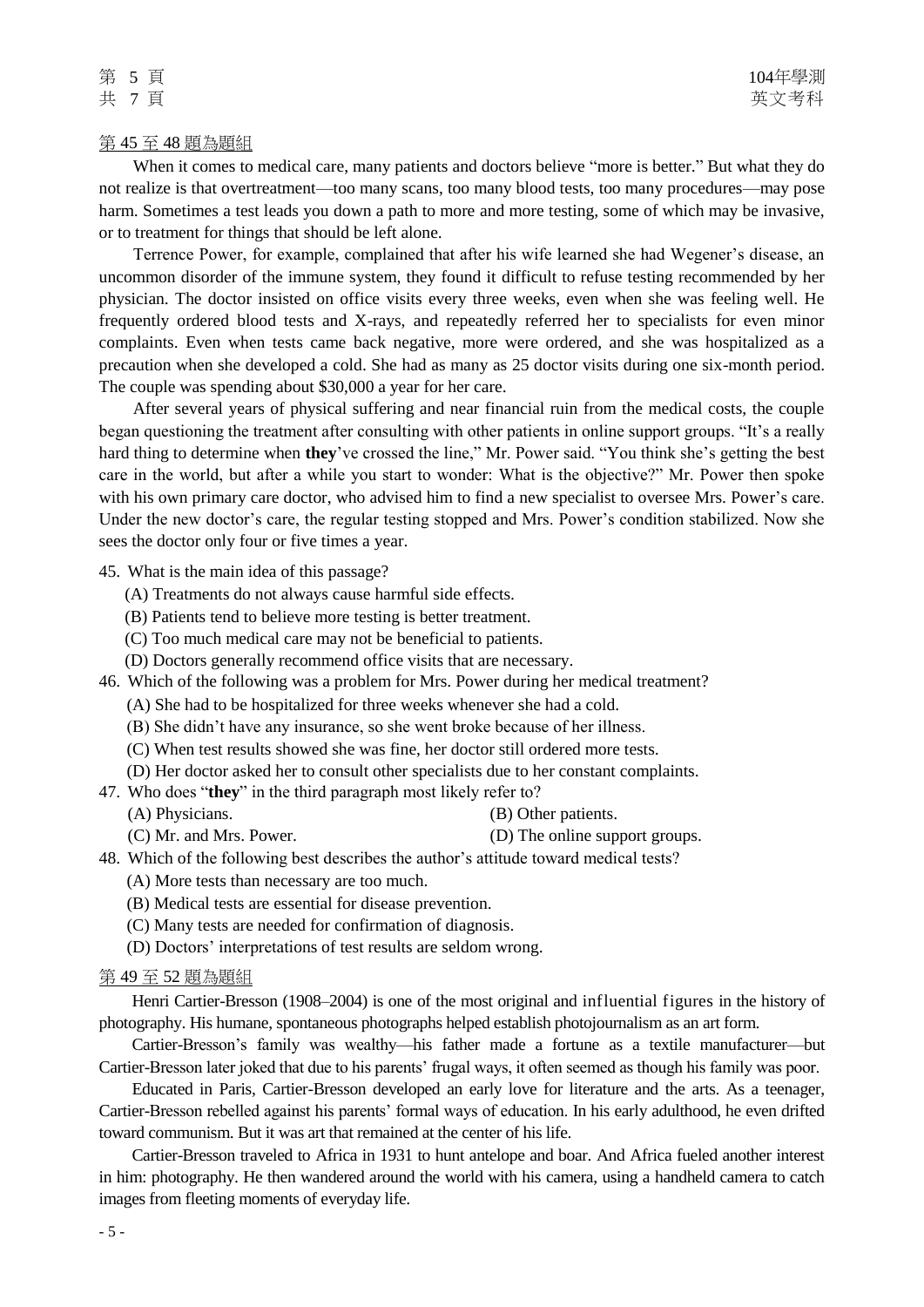Not long after World War II, Cartier-Bresson traveled east, spending considerable time in India, where he met and photographed Gandhi shortly before his assassination in 1948. Cartier-Bresson's subsequent work to document Gandhi's death and its immediate impact on the country became one of *Life Magazine*'s most prized photo essays.

Cartier-Bresson's approach to photography remained much the same throughout his life. He made clear his dislike of images that had been improved by artificial light, darkroom effects, and even cropping. The naturalist in Cartier-Bresson believed that all editing should be done when the photo is taken. In 1952, his first book, *The Decisive Moment*, a rich collection of his work spanning two decades, was published. "There is nothing in this world that does not have a decisive moment," he said.

In 1968, he began to turn away from photography and returned to his passion for drawing and painting.

49. Which of the following best describes Cartier-Bresson's family background?

- (A) His family was rich but was very economical.
- (B) His father went to Paris to open a textile factory.
- (C) His wealthy family went bankrupt and became poor.
- (D) His parents were very liberal in their ways of education.
- 50. Which of the following is true about Cartier-Bresson's career in photography?
	- (A) He devoted himself to photography all his life.
	- (B) He developed a passion for photography when he traveled to Africa.
	- (C) He quit photography right after the publication of *The Decisive Moment.*
	- (D) During World War II, he documented the everyday life of the Indian people.
- 51. What significance did Cartier-Bresson have to Gandhi of India?
	- (A) He witnessed Gandhi's assassination in 1948.
	- (B) He was the first photographer to take Gandhi's photo.
	- (C) He used photos to document the effect of Gandhi's death on India.
	- (D) His photos told the world who was guilty of assassinating Gandhi.
- 52. Which of the following is true about Cartier-Bresson's approach to photography?
	- (A) He never waited for a decisive moment to shoot photos.
	- (B) He preferred to edit his images carefully in his darkroom.
	- (C) Most of his photos described things that happen every day.
	- (D) He experimented with different ways and settled on being a naturalist.

#### 第 53 至 56 題為題組

You've most likely heard the news by now: A car-commuting, desk-bound, TV-watching lifestyle can be harmful to our health. All the time that we spend rooted in the chair is linked to increased risks of so many deadly diseases that experts have named this modern-day health epidemic the "sitting disease."

Sitting for too long slows down the body's metabolism and the way enzymes break down our fat reserves, raising both blood sugar levels and blood pressure. Small amounts of regular activity, even just standing and moving around, throughout the day is enough to bring the increased levels back down. And those small amounts of activity add up—30 minutes of light activity in two or three-minute bursts can be just as effective as a half-hour block of exercise. But without that activity, blood sugar levels and blood pressure keep creeping up, steadily damaging the inside of the arteries and increasing the risk of diabetes, heart disease, stroke, and other serious diseases. In essence, fundamental changes in biology occur if you sit for too long.

But wait, you're a runner. You needn't worry about the harm of a **sedentary** lifestyle because you exercise regularly, right? Well, not so fast. Recent studies show that people spend an average of 64 hours a week sitting, whether or not they exercise 150 minutes a week as recommended by World Health Organization (WHO). Regular exercisers, furthermore, are found to be about 30 percent less active on days when they exercise. Overall, most people simply aren't exercising or moving around enough to counteract all the harm that can result from sitting nine hours or more a day.

Scared straight out of your chair? Good. The remedy is as simple as standing up and taking activity breaks.